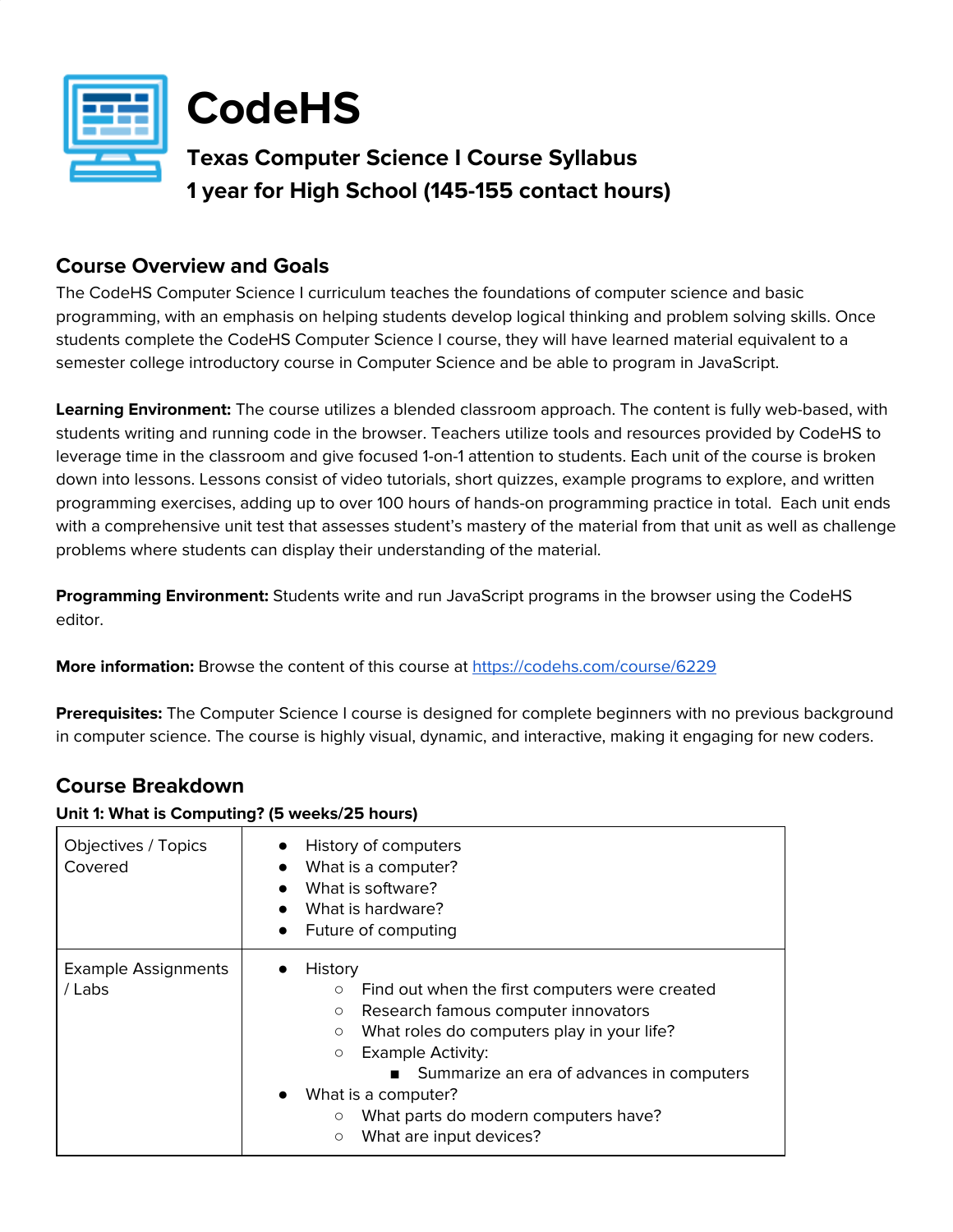|         | What are output devices?<br>$\circ$                           |
|---------|---------------------------------------------------------------|
|         | <b>Example Activity:</b><br>$\circ$                           |
|         | Draw a computer and label all of its parts,                   |
|         | including the input devices and output devices                |
|         | Software/Hardware                                             |
|         | What's the difference?<br>$\bigcirc$                          |
|         | What hardware components make up a computer?<br>$\circ$       |
|         | What is software used for?<br>$\circ$                         |
|         | <b>Example Activity:</b><br>$\circ$                           |
|         | Label the parts of your computer                              |
|         | <b>Future of Computing</b>                                    |
| $\circ$ | Research uses of Artificial Intelligence in use now           |
|         | Research new ways of storing data<br>$\circ$                  |
|         | <b>Example Class Activity:</b><br>$\circ$                     |
|         | In what ways can we use technology that we<br>п               |
|         | couldn't 10 years ago. Are these technological                |
|         | advances helpful or harmful overall?                          |
|         | <b>Final Project</b>                                          |
|         |                                                               |
|         | Create a presentation about a computer. Choose any<br>$\circ$ |
|         | computer -- a phone, an early computer model, drones,         |
|         | etc. Who built it and why? How does it interact with          |
|         | people? How do people interact with the computer?             |

# **Unit 2: Introduction to Programming in JavaScript with Karel the Dog (3 weeks/15 hours)**

Module one is programming with Karel. Karel is a dog that only knows how to move, turn left, and place tennis balls in his world. You can give Karel these commands to instruct him to do certain things. We use Karel to show you what it means to program, and allow you to focus on problem solving.

| Objectives / Topics<br>Covered | Commands<br>Defining vs. Calling Methods<br>Designing methods<br>Program entry points<br>Control flow<br>Looping<br>Conditionals<br>Classes<br>Commenting code<br><b>Preconditions and Postconditions</b><br>Top Down Design                                                                                                                                                                                                                                                                                                                                                                                                                                                  |
|--------------------------------|-------------------------------------------------------------------------------------------------------------------------------------------------------------------------------------------------------------------------------------------------------------------------------------------------------------------------------------------------------------------------------------------------------------------------------------------------------------------------------------------------------------------------------------------------------------------------------------------------------------------------------------------------------------------------------|
| Assignments / Labs             | 26 Karel Programming Exercises and Challenges in total<br>Program-specific tasks for Karel the Dog<br>Example Exercise: Pyramid of Karel<br>$\circ$<br>Write a program to have Karel build a pyramid. There should be three<br>balls on the first row, two in the second row, and one in the third row.<br>Teach Karel new commands like turnRight() or makePancakes()<br><b>Example Exercise: Pancakes</b><br>$\circ$<br>Karel is the waiter. He needs to deliver a stack of pancakes to the<br>guests on the 2nd, 4th, and 6th avenue. Each stack of pancakes should<br>have three pancakes.<br>Create a method called makePancakes () to help Karel solve this<br>problem. |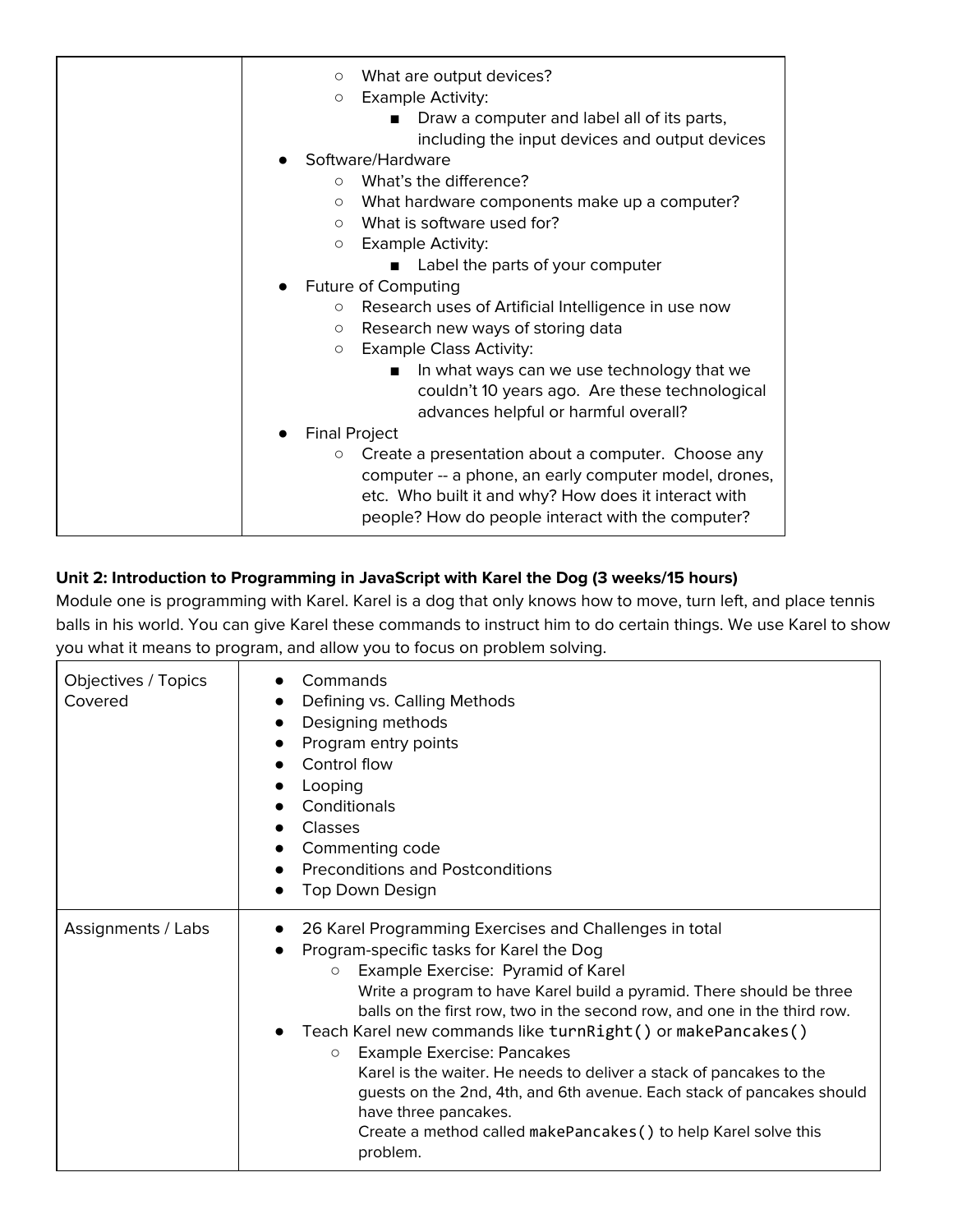| Solve large Karel problems by breaking them down into smaller, more<br>$\bullet$<br>manageable problems using Top Down Design<br><b>Example Exercise: The Two Towers</b><br>$\circ$<br>In this program, Karel should build two towers of tennis balls. Each<br>tower should be 3 tennis balls high.<br>At the end, Karel should end up on top of the second tower, facing East.<br>Using control structures and conditionals to solve general problems<br>$\bullet$<br>Example Exercise: Random Hurdles<br>$\circ$<br>Write a program that has Karel run to the other side of first street,<br>jumping over all of the hurdles. However, the hurdles can be in random<br>locations. The world is fourteen avenues long. |
|-------------------------------------------------------------------------------------------------------------------------------------------------------------------------------------------------------------------------------------------------------------------------------------------------------------------------------------------------------------------------------------------------------------------------------------------------------------------------------------------------------------------------------------------------------------------------------------------------------------------------------------------------------------------------------------------------------------------------|
|-------------------------------------------------------------------------------------------------------------------------------------------------------------------------------------------------------------------------------------------------------------------------------------------------------------------------------------------------------------------------------------------------------------------------------------------------------------------------------------------------------------------------------------------------------------------------------------------------------------------------------------------------------------------------------------------------------------------------|

## **Unit 3: Karel Challenges (1.5 weeks, 7 hours)**

In this module you'll take all the foundational concepts from Karel to solve some programming challenges.

| Objectives / Topics<br>Covered | Solving large and more complex problems using Karel                                                                                                                                                                                                                                                                                                                                                                                                                                                      |
|--------------------------------|----------------------------------------------------------------------------------------------------------------------------------------------------------------------------------------------------------------------------------------------------------------------------------------------------------------------------------------------------------------------------------------------------------------------------------------------------------------------------------------------------------|
| Assignments / Labs             | 5 Karel challenges to tie everything learned in the Karel module together<br>$\bullet$<br>Example Exercise: Super Cleanup Karel<br>$\circ$<br>Karel's world is a complete mess. There are tennis balls all over the<br>place, and you need to clean them up. Karel will start in the bottom left<br>corner of the world facing east, and should clean up all of the tennis<br>balls in the world. This program should be general enough to work on<br>any size world with tennis balls in any locations. |

## **Unit 4: Digital Citizenship and Cyber Hygiene (7 weeks, 35 hours)**

This module includes topics on Internet etiquette and how to stay safe on the world wide web. We will also look at the potential effects of our digital footprints, how to protect information from online risks, and the implications of hacking. Finally, the module includes how to find and cite quality resources online.

| Objectives / Topics<br>Covered       | <b>Digital Footprint and Reputation</b><br><b>Privacy and Security</b><br><b>Information Literacy</b><br>$\bullet$<br><b>Creative Credit and Copyright</b><br><b>Hacking Ethics</b>                                                                                                                                                                                                                                                                                                                                                                                                    |
|--------------------------------------|----------------------------------------------------------------------------------------------------------------------------------------------------------------------------------------------------------------------------------------------------------------------------------------------------------------------------------------------------------------------------------------------------------------------------------------------------------------------------------------------------------------------------------------------------------------------------------------|
| <b>Example Assignments</b><br>/ Labs | <b>Digital Footprint and Reputation</b><br>Example activities:<br>$\circ$<br>What is your digital footprint?<br>Are you going to make any changes in what you post on<br>$\blacksquare$<br>social media?<br>Keeping data private and secure<br>Example activities:<br>$\circ$<br>Test out various passwords on a site<br>$\blacksquare$<br>Explore Google's privacy policy: What do they know about<br>you?<br>Information Literacy<br>Example activities:<br>$\circ$<br>Create and test search queries<br>Explore evidence for using sources<br>Different types of copyright licenses |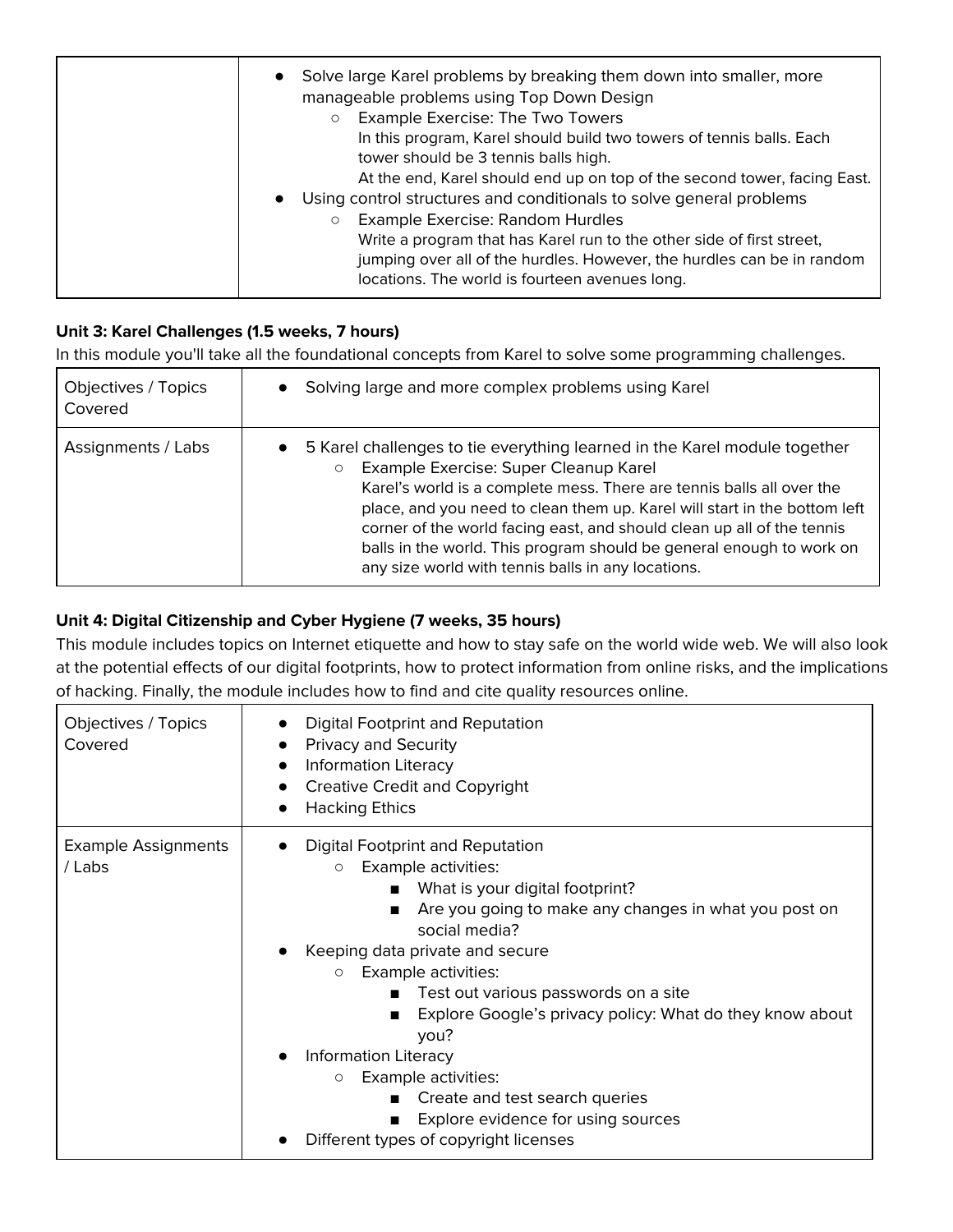| Example activities:<br>$\circlearrowright$<br>■ Create citations for sources<br>Explore image search tools<br><b>Hacking Ethics</b><br>Example activities:<br>$\circ$ |
|-----------------------------------------------------------------------------------------------------------------------------------------------------------------------|
| ■ Explore what penetration testing is<br>Sign ethical hacker agreement                                                                                                |

## **Unit 5: Javascript & Graphics (1.5 weeks/7 hours)**

Introduces you to the basics of JavaScript, including variables, user input, mathematics, basic graphics, and image representations.

| Objectives / Topics<br>Covered | Variables<br>User Input<br><b>Arithmetic Expressions</b><br>Graphics<br>Image Representation                                                                                                                                                                                                                                                                                                                                                                                                                                                                                                                                                                                          |
|--------------------------------|---------------------------------------------------------------------------------------------------------------------------------------------------------------------------------------------------------------------------------------------------------------------------------------------------------------------------------------------------------------------------------------------------------------------------------------------------------------------------------------------------------------------------------------------------------------------------------------------------------------------------------------------------------------------------------------|
| Assignments / Labs             | 7 JavaScript & graphics programming exercises in total<br>Using variables and getting user input using JavaScript<br>Example Exercise: Dinner Plans<br>$\circ$<br>Prompt the user for their name, then ask them what time you should<br>meet for dinner.<br>Greet them by name and tell them you will meet them at the time they<br>specified!<br>Create basic graphics in JavaScript<br>Example Exercise: Flag of the Netherlands<br>$\circ$<br>This program should draw the flag for the Netherlands. The top third of<br>the canvas is red, the middle third is white, and the bottom third is<br>blue, as shown below. You will need to use Rectangle objects in this<br>program. |

## **Unit 6: JavaScript Control Structures (3 weeks/15 hours)**

Learn how to use control structures such as if/else statements and loops to make more advanced programs in JavaScript.

| Objectives / Topics<br>Covered | <b>Booleans</b><br>For Loops<br>Conditionals<br><b>Nested Control Structures</b><br>While Loops<br>$\bullet$                                                                                                                                                                                                                                                                                                                                                                                                                                                                                                                                                                                           |
|--------------------------------|--------------------------------------------------------------------------------------------------------------------------------------------------------------------------------------------------------------------------------------------------------------------------------------------------------------------------------------------------------------------------------------------------------------------------------------------------------------------------------------------------------------------------------------------------------------------------------------------------------------------------------------------------------------------------------------------------------|
| Assignments / Labs             | 22 control structures programming exercises in total<br>Using comparison and logical operators to control the flow of the program<br><b>Example Exercise: Inventory</b><br>$\circ$<br>Write a program that keeps track of a simple inventory for a store. While<br>there are still items left in the inventory, ask the user how many items<br>they would like to buy. Then print out how many are left in inventory<br>after the purchase. You should use a while loop for this problem.<br>Make sure you catch the case where the user tries to buy more items<br>than there are in the inventory. In that case, you should print a message<br>to the user saying that their request isn't possible. |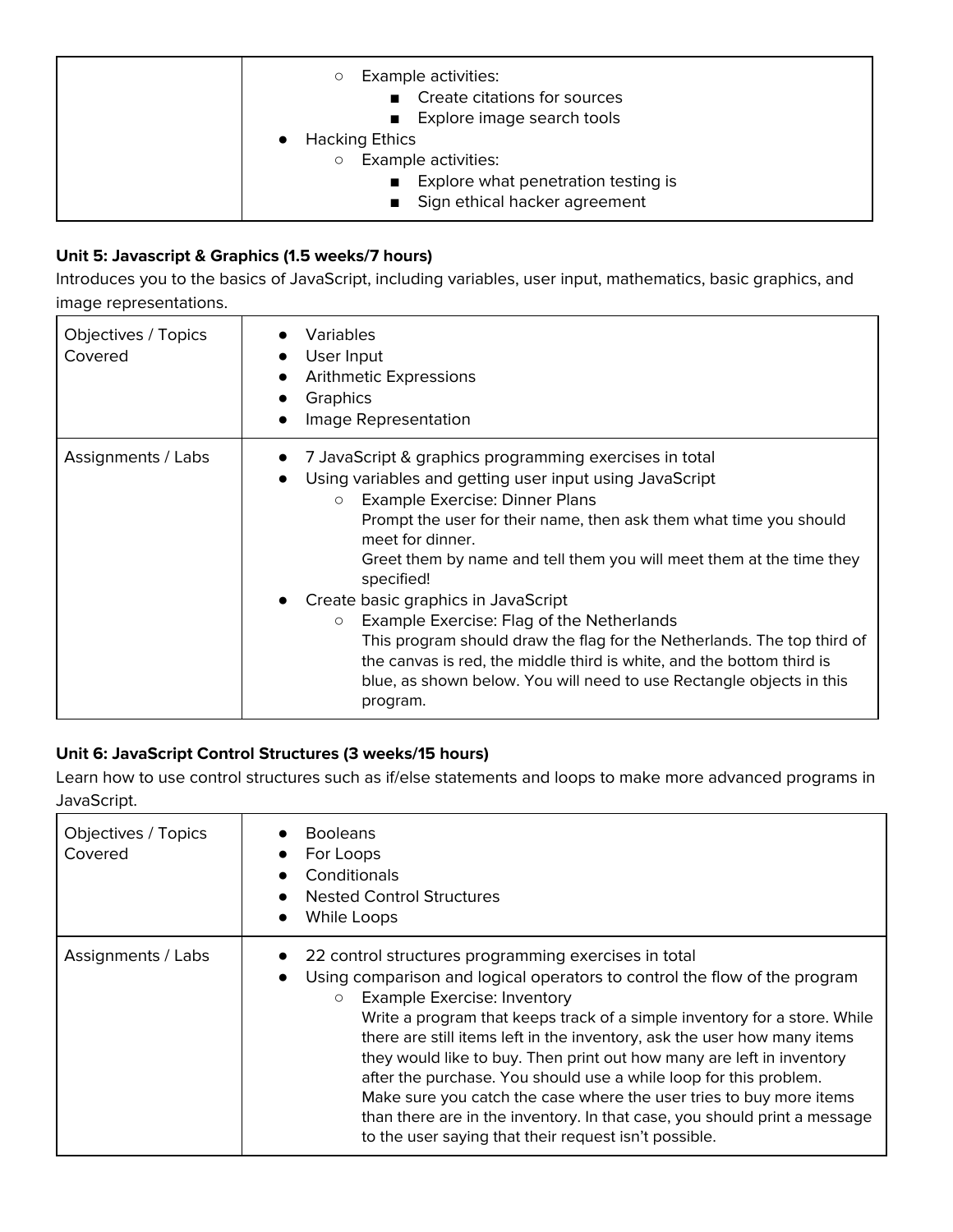| Using for loops<br>Example Exercise: All Dice Values<br>$\circ$<br>Write a program that prints all possible dice rolls with 2 dice To do so,<br>you should use a double for loop.                                                                                                                                                                                                                                                                     |
|-------------------------------------------------------------------------------------------------------------------------------------------------------------------------------------------------------------------------------------------------------------------------------------------------------------------------------------------------------------------------------------------------------------------------------------------------------|
| Drawing basic graphics using control structures<br>$\bullet$<br>Example Exercise: Caterpillar<br>$\circ$                                                                                                                                                                                                                                                                                                                                              |
| This graphics program should draw a caterpillar. A caterpillar has<br>NUM_CIRCLES circles. Every other circle is a different color, the even<br>circles are red, and the odd circles are green (by even we mean when i<br>is an even number). Use a for loop to draw the caterpillar, centered<br>vertically in the screen. Also, be sure that the caterpillar is still drawn<br>across the whole canvas even if the value of NUM_CIRCLES is changed. |

## **Unit 7: Control Structures Challenges (1 week, 5 hours)**

In this module you'll take all the foundational concepts from the Control Structures unit to solve some programming challenges.

| Objectives / Topics<br>Covered | Solving large and more complex problems that incorporate control<br>$\bullet$<br>structures                                                                                                                                                                                                                                                                                                                                                                                                                                      |
|--------------------------------|----------------------------------------------------------------------------------------------------------------------------------------------------------------------------------------------------------------------------------------------------------------------------------------------------------------------------------------------------------------------------------------------------------------------------------------------------------------------------------------------------------------------------------|
| Assignments / Labs             | 4 challenges using control structures to tie everything learned in the<br>$\bullet$<br>JavaScript Control Structures module together<br>Example Exercise: Circles in Squares<br>$\circ$<br>Repeatedly draw a circle inside of a square and then a square inside<br>that circle and so on. You should repeat this while the size is greater<br>than MIN SIZE. Each time you draw a shape, it should be centered on<br>the screen and a new random color. You'll need to update the size<br>based on the size of the previous one. |

### **Unit 8: Functions and Parameters (2 weeks, 10 hours)**

Learn to write reusable code with functions and parameters.

| Objectives / Topics<br>Covered | Functions with and without parameters<br>Functions with and without return values<br>$\bullet$<br><b>Nested Control Structures</b><br>$\bullet$<br>Local variables and scope                                                                                                                                                                                                                                                                                                                                                                                                                                                                                                                                                                                                                                                                                                                                                                           |
|--------------------------------|--------------------------------------------------------------------------------------------------------------------------------------------------------------------------------------------------------------------------------------------------------------------------------------------------------------------------------------------------------------------------------------------------------------------------------------------------------------------------------------------------------------------------------------------------------------------------------------------------------------------------------------------------------------------------------------------------------------------------------------------------------------------------------------------------------------------------------------------------------------------------------------------------------------------------------------------------------|
| Assignments / Labs             | 14 functions programming exercises in total<br><b>Example Exercise: Vertical Lines</b><br>$\circ$<br>Write a function that draws vertical lines on the graphics canvas. If a line<br>is vertical, then the x-values for the endpoints are the same.<br>The parameters to your function should be the x location, and the<br>length, and all of your lines should start at y position 0.<br>Example Exercise: Is it even?<br>$\circ$<br>Write a function called is Even that returns a boolean of whether or not a<br>value is even or odd. The is Even function should not print anything out<br>or return a number. It should only take in a number and return a<br>boolean.<br>Once you've written this function, write a program that asks the user for<br>integers and prints whether the number they entered is even or odd<br>using your is Even function. You should let the user keep entering<br>numbers until they enter the SENTINEL given. |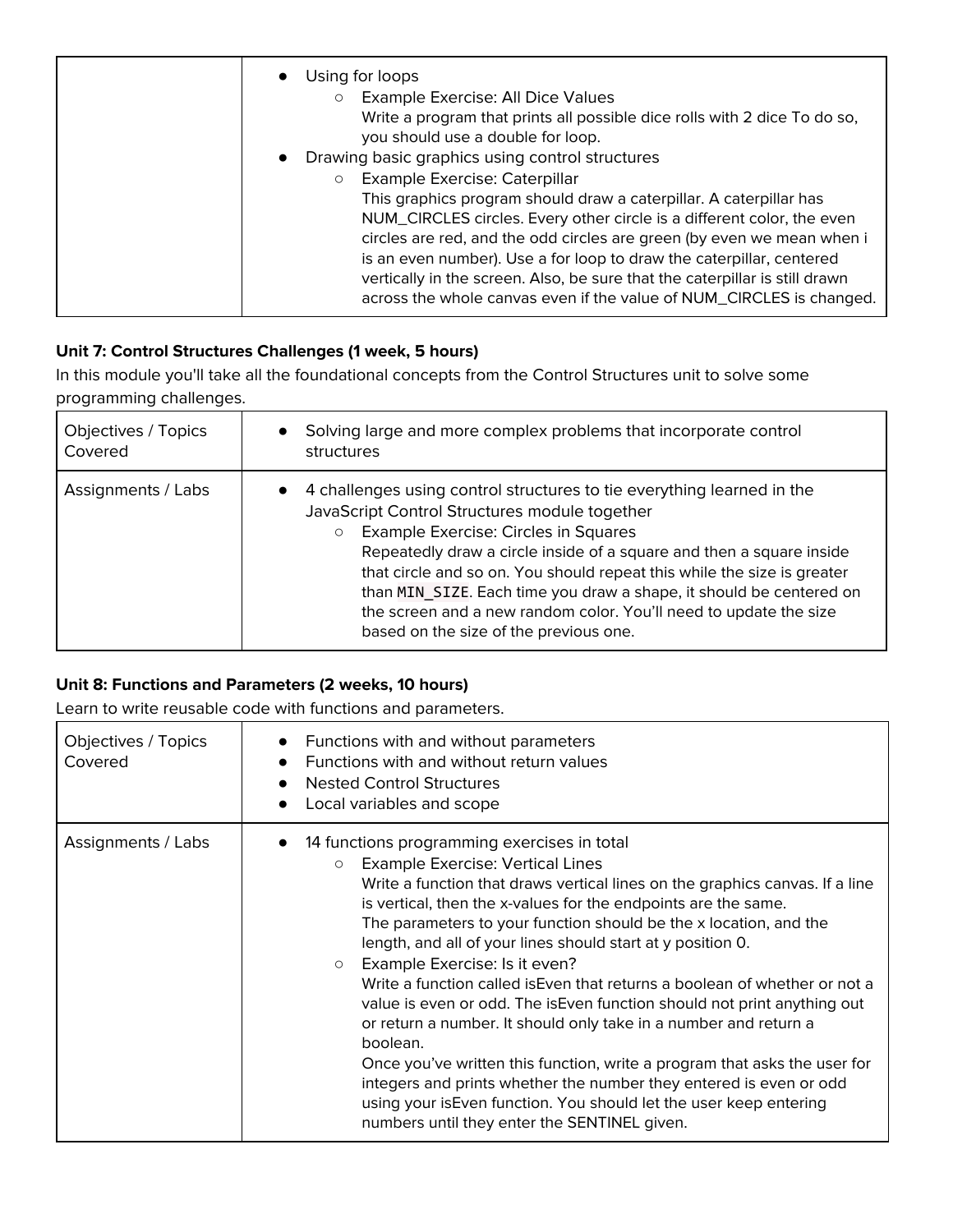### **Unit 9: Animation and Games (3 weeks, 15 hours)**

Now, your graphics will come to life. You will learn how to make objects move around the screen. You will also learn how to let the user interact with your program with the mouse. At the end of this section, you will program your very own video game.

| <b>Objectives / Topics</b><br>Covered | <b>Timers</b><br>$\bullet$<br><b>Randomizing Games</b><br><b>Mouse Events</b><br><b>Keyboard Events</b>                                                                                                                                                                                                                                                                                                                                                                                                                                                                                                                                                                                                                                                                                                                                                                                                                                                                                                                                                                                                                                                                                                                                                                                                                                                                                                                                      |
|---------------------------------------|----------------------------------------------------------------------------------------------------------------------------------------------------------------------------------------------------------------------------------------------------------------------------------------------------------------------------------------------------------------------------------------------------------------------------------------------------------------------------------------------------------------------------------------------------------------------------------------------------------------------------------------------------------------------------------------------------------------------------------------------------------------------------------------------------------------------------------------------------------------------------------------------------------------------------------------------------------------------------------------------------------------------------------------------------------------------------------------------------------------------------------------------------------------------------------------------------------------------------------------------------------------------------------------------------------------------------------------------------------------------------------------------------------------------------------------------|
| Assignments / Labs                    | 15 animations programming exercises in total<br>Using timers to add randomizations to graphical programs<br><b>Example Exercise: Paint Splatter</b><br>$\circ$<br>Write a program that splatters paint on the screen every DELAY<br>milliseconds.<br>To splatter paint, pick a random color and draw<br>CIRCLES_PER_SPLATTER circles of that color at random places on the<br>screen. The radius of each circle should be a random value between<br>MIN_RADIUS and MAX_RADIUS.<br>Remember to use helper functions.<br>Using mouse events for interactive programs<br>Example Exercise: Teleporting Ball<br>$\circ$<br>Extend our bouncing ball program. Whenever you click, the ball should<br>teleport to that spot and change to a random color.<br><b>Example Exercise: Target</b><br>$\circ$<br>Draw a target on the screen that moves to aim at where your mouse is<br>located.<br>A target consists of a horizontal line that goes from 0 to the window<br>width and a vertical line that goes from 0 to the window height. The<br>lines should cross paths where the mouse is.<br>Using keyboard events for interactive programs<br>Example Exercise: Basic Snake<br>$\circ$<br>Write a basic version of the snake game.<br>The way our game works is by first creating a green square at the<br>center of the screen. The snake should be moving to the right. If you hit<br>an arrow key, you should change the snake's direction. |

### **Unit 10: Project: Breakout (2 weeks, 10 hours)**

| Objectives / Topics<br>Covered | <b>Basic graphics</b><br>Mouse events<br>Collision detection                                                                                                                                                                                                                                                                                         |
|--------------------------------|------------------------------------------------------------------------------------------------------------------------------------------------------------------------------------------------------------------------------------------------------------------------------------------------------------------------------------------------------|
| Assignments / Labs             | Guided exercises to build a Breakout Game<br>The Breakout Game is made up of bricks at the top of the screen, a paddle<br>$\bullet$<br>that you control at the bottom of the screen, and a ball that bounces<br>around. Your goal is to direct the paddle with your mouse to bounce the<br>ball until all of the bricks have been hit and disappear. |

#### **Unit 12: Basic Data Structures (6 weeks/30 hours)**

| Objectives / Topics | List/Array creation and basic operations |
|---------------------|------------------------------------------|
| Covered             | Iterating through lists/arrays           |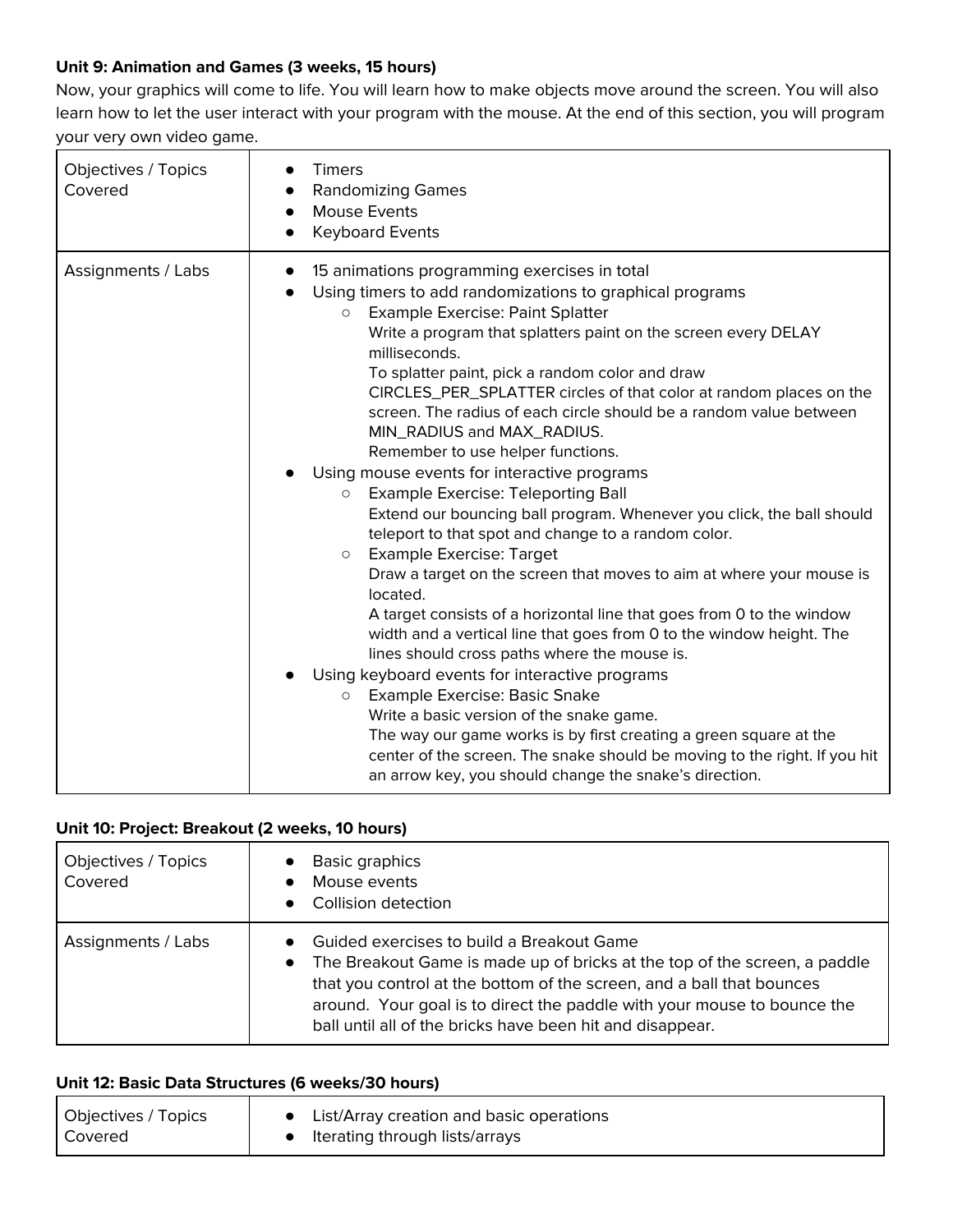|                    | Finding and removing elements in lists/arrays<br>Object/Map basics<br>Iterating over an object/map<br>Set creation and basic operations<br>$\bullet$<br>Grid creation and basic operations                                                                                                                                                                                                                                                                                                                                                                                                                                                                                                                                                                                                                                                                                                                                                                                                                                                                                                                                                                                                                                                                                                                                                                                                                                                                                                                                                                                                                                                                                                                                                                                                                                                       |
|--------------------|--------------------------------------------------------------------------------------------------------------------------------------------------------------------------------------------------------------------------------------------------------------------------------------------------------------------------------------------------------------------------------------------------------------------------------------------------------------------------------------------------------------------------------------------------------------------------------------------------------------------------------------------------------------------------------------------------------------------------------------------------------------------------------------------------------------------------------------------------------------------------------------------------------------------------------------------------------------------------------------------------------------------------------------------------------------------------------------------------------------------------------------------------------------------------------------------------------------------------------------------------------------------------------------------------------------------------------------------------------------------------------------------------------------------------------------------------------------------------------------------------------------------------------------------------------------------------------------------------------------------------------------------------------------------------------------------------------------------------------------------------------------------------------------------------------------------------------------------------|
| Assignments / Labs | 24 exercises in total<br>$\bullet$<br>Basic list/array operations<br>Example Exercise: List of Places to Travel<br>$\circ$<br>Create an array of the top 5 places you would like to travel called<br>travelList. Print out the item at index 2.<br>Iterating through arrays/lists<br>Example Exercise: Draw a Barcode<br>$\circ$<br>In this program, you will draw a barcode on the screen given an<br>array that represents the data in the barcode.<br>The array will contain a boolean in it, and if the boolean is true, you<br>will draw a vertical line in that position that runs from the top to the<br>bottom of the screen. If not, you will not draw a line.<br>We have written the generateBarcode function for you that creates<br>a random barcode. Your job is to write the drawBarcode function.<br>Basic list/array algorithms<br>Example Exercise: Remove From Line<br>$\circ$<br>ou are given an array of names of people who are in line for movie<br>tickets. Use the remove element<br>to remove the first person from the line twice, as if you have just<br>given them their tickets.<br>You should write a function to print everyone in line. Then print the<br>line before and after removing the people.<br>Basics of objects/maps<br><b>Example Exercise: Sidekicks</b><br>$\circ$<br>Police Commissioner Gordon has tasked you with building up a<br>database of superhero sidekicks, just in case the superheros are all<br>busy.<br>Given a superhero name, we need to be able to look up the name<br>of that superhero's sidekick. We've already started the database for<br>you, but you need to add to it.<br>Add an entry to the sidekicks Object for Batman's sidekick Robin.<br>Get the name of Mermaid Man's sidekick and print it out<br>Who is your sidekick? Add their name to the sidekicks Object as |
|                    | your sidekick<br><b>Basics of sets</b><br><b>Example Exercise: Mutual Friends</b><br>$\circ$<br>Write a program that prints the mutual friends between two people.<br>You should create two sets, one for each person, and add friends<br>(strings) to each set representing the friends of that person.<br>Then, fill in the mutualFriends function that takes the two people as<br>parameters and returns a new set that includes their mutual friends.<br>Print out the set of mutual friends<br>Iterating through a Grid<br><b>Example Exercise: Summing Grid</b><br>$\circ$                                                                                                                                                                                                                                                                                                                                                                                                                                                                                                                                                                                                                                                                                                                                                                                                                                                                                                                                                                                                                                                                                                                                                                                                                                                                 |
|                    | Write a function called function sumGrid(grid)<br>that takes a grid as a parameter and fills each location in the grid                                                                                                                                                                                                                                                                                                                                                                                                                                                                                                                                                                                                                                                                                                                                                                                                                                                                                                                                                                                                                                                                                                                                                                                                                                                                                                                                                                                                                                                                                                                                                                                                                                                                                                                           |